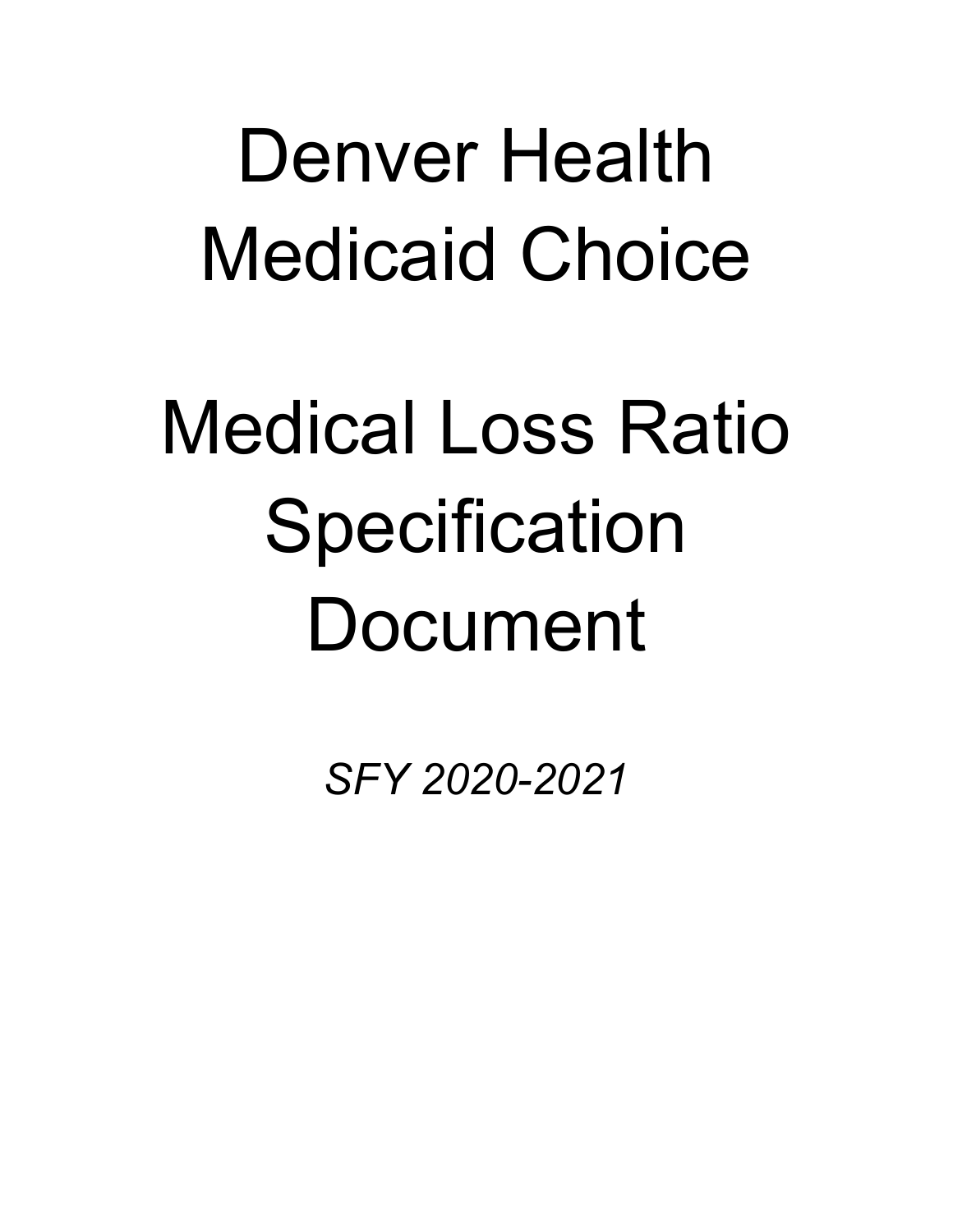**Objective**: This document provides details concerning the Medical Loss Ratio (MLR) metrics for the managed care organization, Denver Health Medicaid Choice (Denver Health), that operates within Region 5 of the Accountable Care Collaborative (ACC).

**Context**: The MLR is a financial and policy tool that ensures at least 85% of managed care capitations are spent on medical care. To ensure that these expenditures support high quality care, four percent (4%) of the MLR is placed at risk for four (4) quality metrics. Denver Health may earn 1% back as they achieve respective quality metrics. Metrics have been developed to reflect the populations and the benefits for which Denver Health is responsible and to align with broader programmatic and Department goals are improved health outcomes and cost containment.

| <b>TABLE OF CONTENTS</b>        |                                                                                              |             |                |                                        |
|---------------------------------|----------------------------------------------------------------------------------------------|-------------|----------------|----------------------------------------|
| <b>Heading</b>                  | <b>Description</b>                                                                           | Owner       | Page #         | <b>Percentage</b><br><b>Allocation</b> |
| Revision<br><b>History</b>      | <b>Version Control Details</b>                                                               | <b>HCPF</b> | 3              |                                        |
|                                 | Acronym List   List of common acronyms<br><b>HCPF</b>                                        |             | 4              |                                        |
| <b>Baselines</b><br>and Targets | Performance Baselines, Targets,<br>and Methodology                                           | <b>HCPF</b> | 5              |                                        |
| Calculation                     | <b>Calculation Timeframes and</b><br>Methodology                                             | <b>HCPF</b> | 6              |                                        |
| Metric 1                        | <b>Well Child Care</b>                                                                       | <b>HCPF</b> | $\overline{7}$ | 1%                                     |
| Metric 2                        | <b>Timeliness of Prenatal Care</b>                                                           | <b>HCPF</b> | 8              | $1\%$                                  |
| Metric 3                        | Initiation and Engagement of<br><b>Alcohol and Other Drug</b><br><b>Dependence Treatment</b> | <b>HCPF</b> | 9              | $1\%$                                  |
| Metric 4                        | <b>Housing and Health</b>                                                                    | <b>HCPF</b> | 10             | 1%                                     |
| Appendix 1                      | Housing and Health Deliverable<br>Template                                                   | <b>HCPF</b> | 11             |                                        |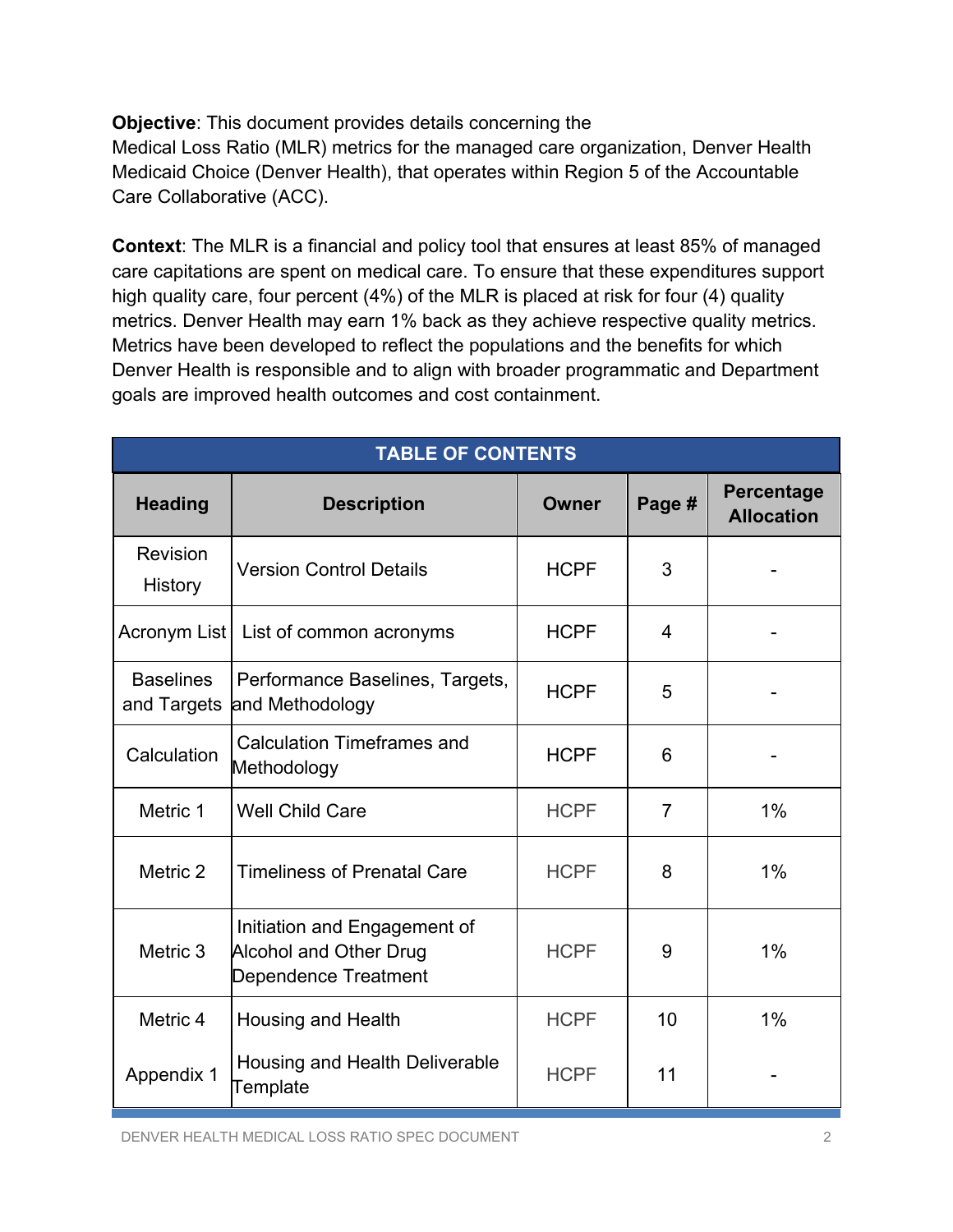| <b>Revision History</b> |                |                                      |  |  |  |
|-------------------------|----------------|--------------------------------------|--|--|--|
| <b>Document Date</b>    | <b>Version</b> | <b>Change Description</b>            |  |  |  |
| 6/30/2020               | V1             |                                      |  |  |  |
| 10/01/2020              | V2             | <b>Clarifying revisions</b>          |  |  |  |
| 10/15/2020              | V3             | Appendix addition                    |  |  |  |
| 5/18/2021               | V4             | <b>Well Child Care Clarification</b> |  |  |  |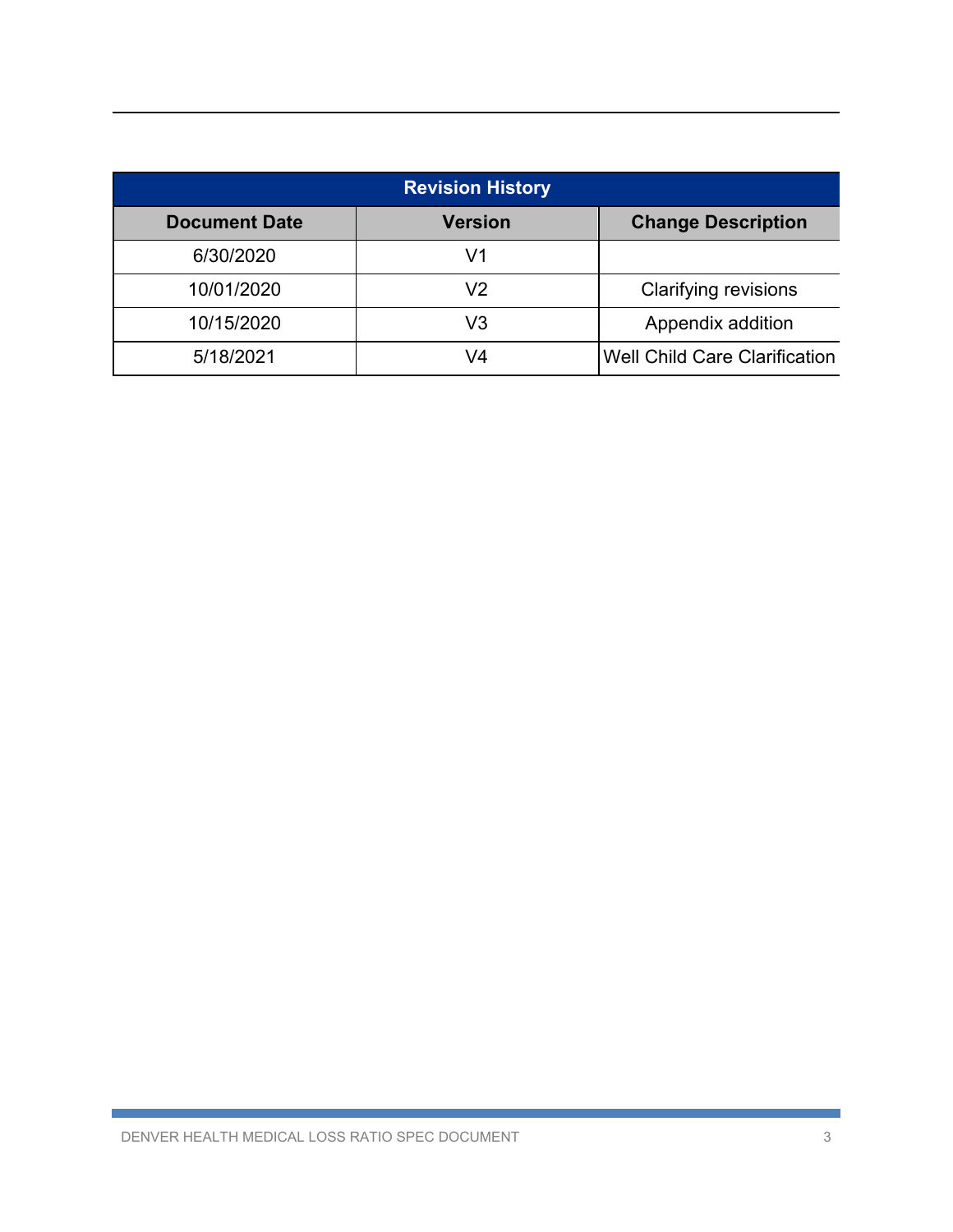## **Acronym List**

ACC – Accountable Care Collaborative

DHMC – Denver Health Medicaid Choice

eCQM – Electronic Clinical Quality Measure

MCO – Managed Care Organization

MLR – Medical Loss Ratio

SUD – Substance Use Disorder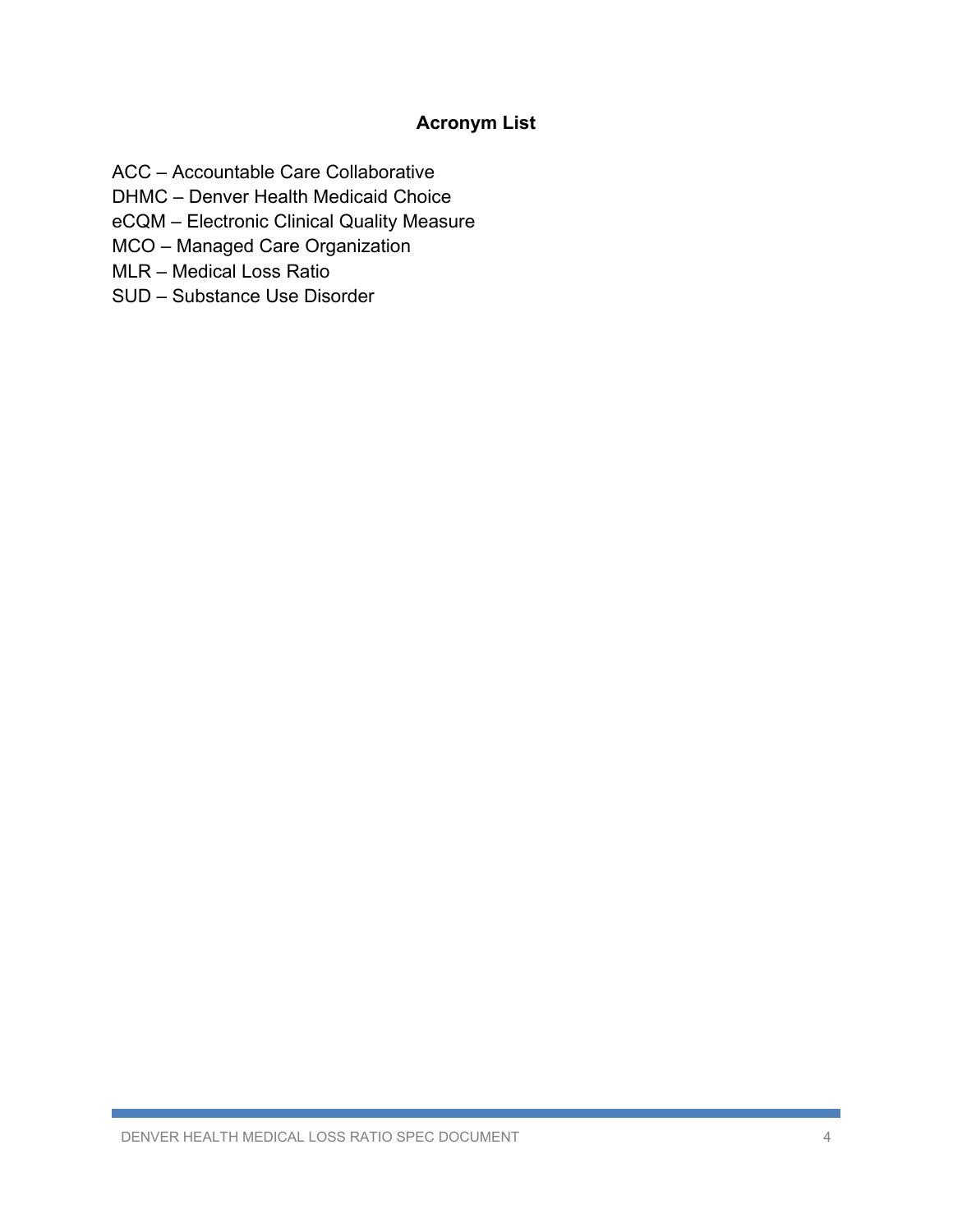#### **Performance Pool Baselines and Targets**

| <b>Metric</b>                                                           | <b>Baseline Performance</b> | <b>Performance Target</b>                      |  |
|-------------------------------------------------------------------------|-----------------------------|------------------------------------------------|--|
| 1: WCC                                                                  | 38.0%                       | 41.4%                                          |  |
| 2: Prenatal Care                                                        | 75.6%                       | 77.1%                                          |  |
|                                                                         | 50.6%                       | 53.2%                                          |  |
| $3:$ SUD Tx                                                             | 22.8%                       | 23.9%                                          |  |
|                                                                         | 41.9%                       | 44.0%                                          |  |
|                                                                         | 7.1%                        | 7.4%                                           |  |
| <b>Quarterly Report and</b><br>4: Housing and Health<br><b>Meetings</b> |                             | <b>Quarterly Report and</b><br><b>Meetings</b> |  |

#### **Performance Target Methodology**

Performance Targets were determined using one of the following methods:

- For Metric 1, Denver Health is required to close their performance gap to the federal target and Department goal of 80% by 8%;
- For Metric 2, Denver Health is required to close their performance gap to the national 90<sup>th</sup> percentile of 91.0% by 10%;



- For Metric 3, Denver Health is required to demonstrate a 5% improvement for each sub-metric;
- For Metric 4, Denver Health is required to submit four (4) quarterly reports and participate in four (4) quarterly forums with the Departments and its partners.

The Department and RAEs will review and update each metric's goals annually during the Spring in advance of the coming fiscal and contract year.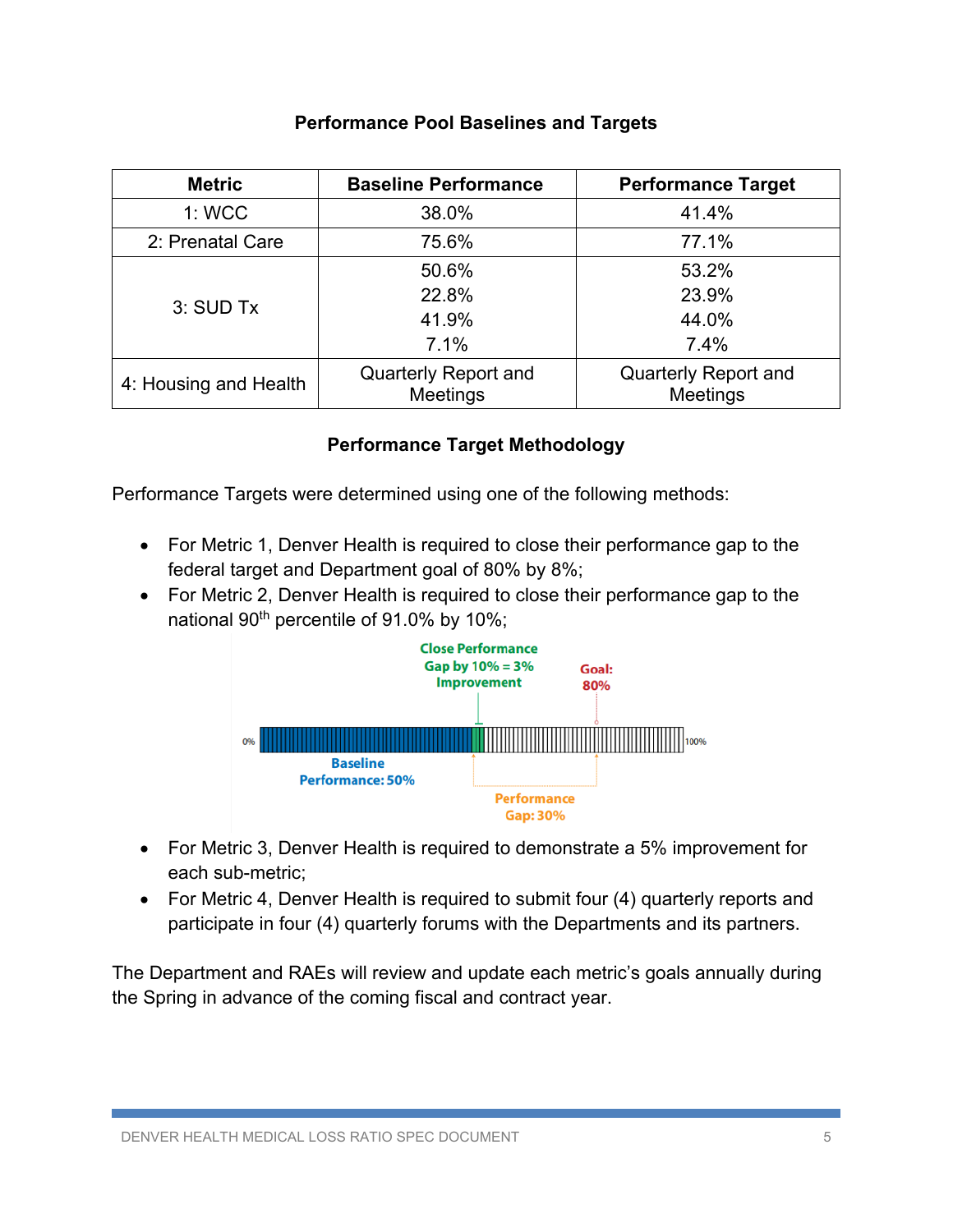## **Calculation Timeframes and Payout Methodology**

The Department and Denver Health will calculate performance for indicators on the following timeframe:

- Metric 1: Well Child Care
	- o Calculation Timeframe: October 2022
- Metric 2: Timeliness of Prenatal Care
	- o Calculation Timeframe: June 2022
- Metric 3: Initiation and Engagement of Alcohol and Other Drug Dependence **Treatment** 
	- o Calculation Timeframe: October 2022
- Metric 4: Housing and Health
	- o Calculation Timeframe: November 2021

Denver Health's MLR will begin at 89%, 4% above the national standard of 85%. The Department determine the percentage points earned for Denver Health's MLR once the performance for each metric is calculated. The final MLR will be determined and assessed by November 2022.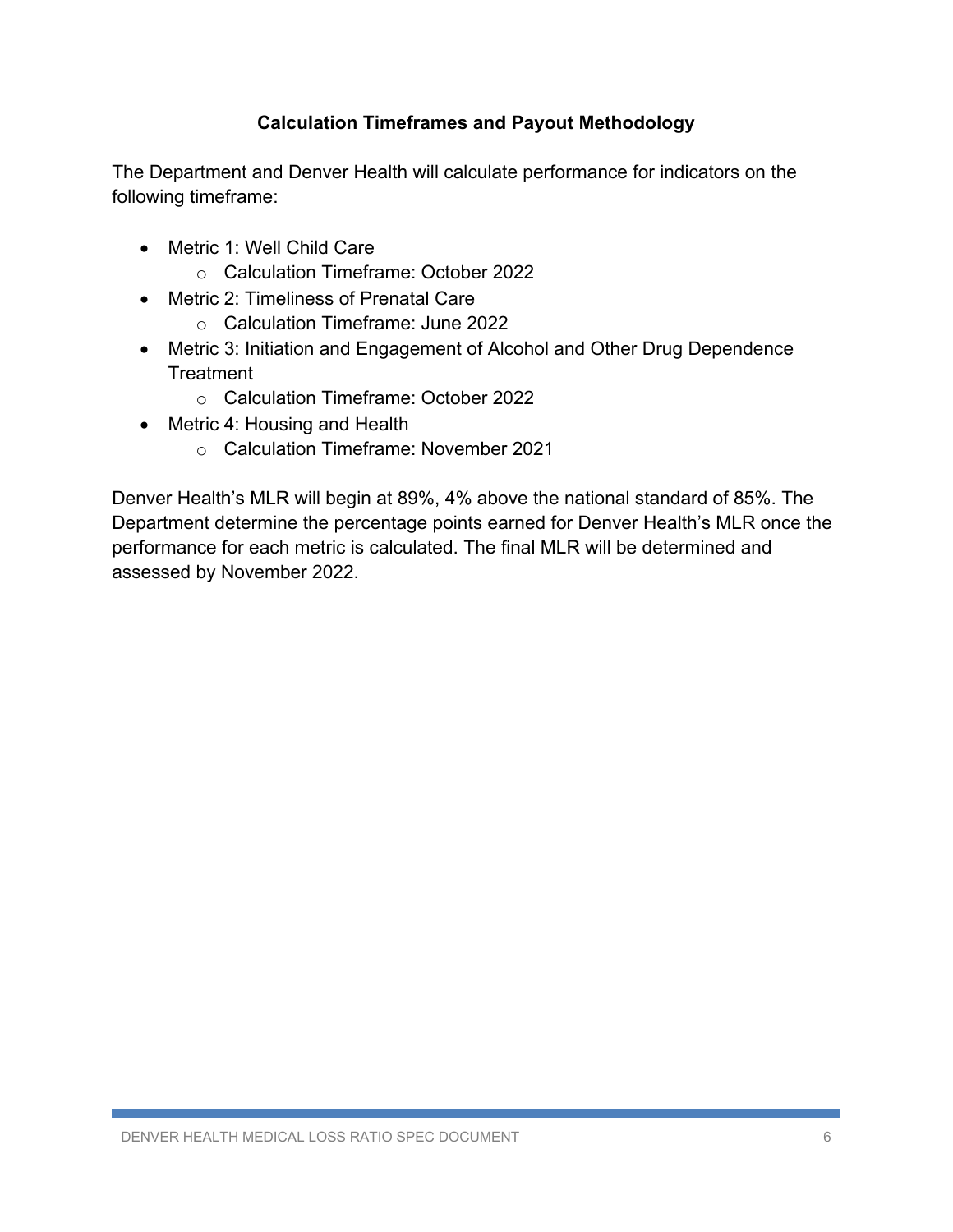## **Metric 1**: Well Child Care

| pediatric well visit utilization. In anticipation of a second wave of |
|-----------------------------------------------------------------------|
|                                                                       |
| improvement expectation to 8% as opposed to 10% gap closure.          |
|                                                                       |
|                                                                       |
|                                                                       |
| Department will use the 416 Report created by the Department's        |
|                                                                       |
| Report submitted by Denver Health. For SFY2122 forward, the           |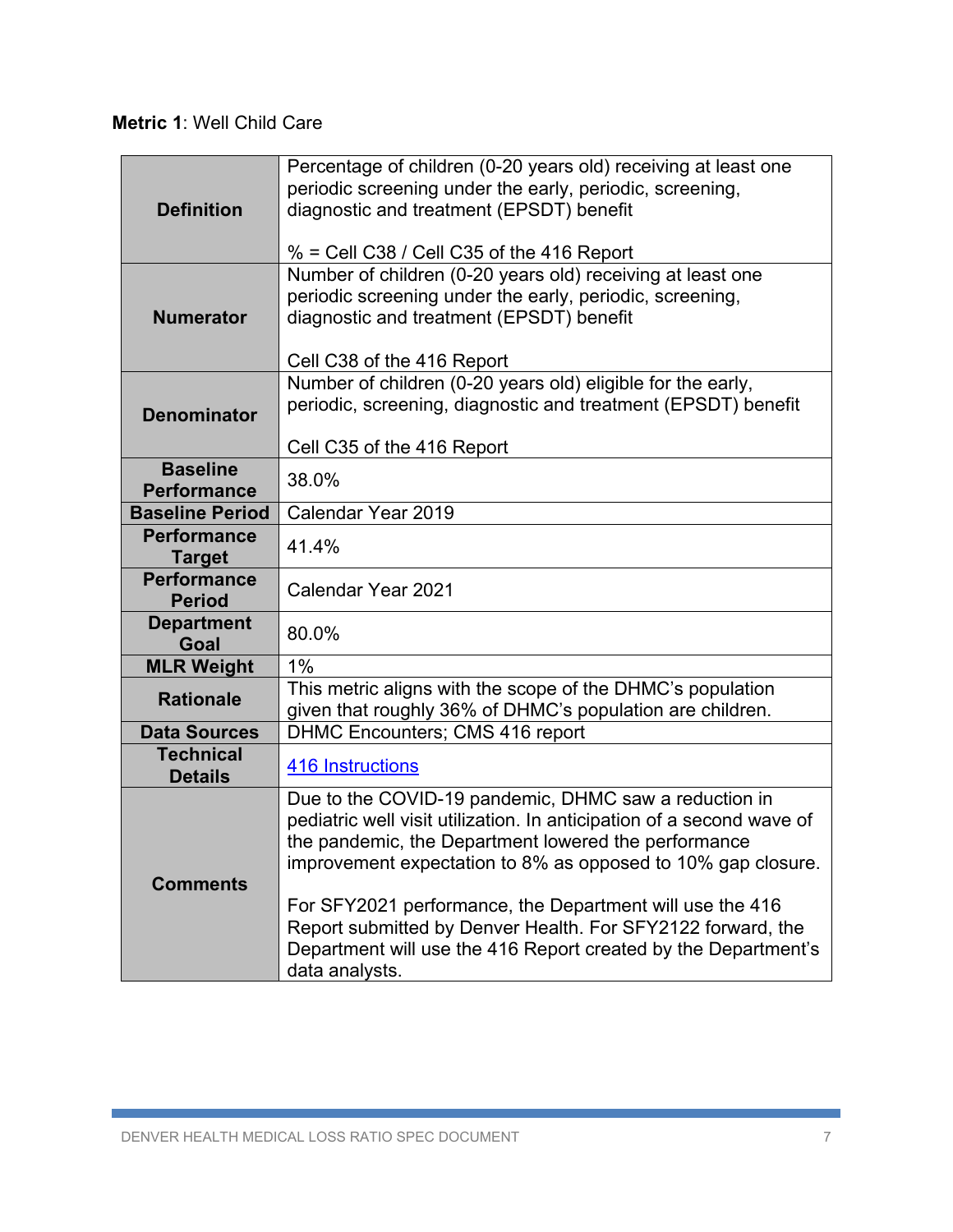| <b>Metric 2: Timeliness of Prenatal Care</b> |  |
|----------------------------------------------|--|
|----------------------------------------------|--|

| <b>Definition</b>                     | Percent of members who received a prenatal visit during<br>pregnancy                                                                                                                                                  |  |  |
|---------------------------------------|-----------------------------------------------------------------------------------------------------------------------------------------------------------------------------------------------------------------------|--|--|
| <b>Numerator</b>                      | Number of deliveries where the member had at least one<br>prenatal visit prior to delivery                                                                                                                            |  |  |
| <b>Denominator</b>                    | Number of female members enrolled in DHMC and who<br>delivered within the performance period                                                                                                                          |  |  |
| <b>Baseline</b><br><b>Performance</b> | 75.6%                                                                                                                                                                                                                 |  |  |
| <b>Baseline Period</b>                | Calendar Year 2019                                                                                                                                                                                                    |  |  |
| <b>Performance</b><br><b>Target</b>   | 77.1%                                                                                                                                                                                                                 |  |  |
| <b>Performance</b><br><b>Period</b>   | Calendar Year 2021                                                                                                                                                                                                    |  |  |
| <b>Department Goal</b>                | 91.0%                                                                                                                                                                                                                 |  |  |
| <b>MLR Weight</b>                     | 1%                                                                                                                                                                                                                    |  |  |
| <b>Rationale</b>                      | This metric aligns with the delivery volume of DHMC and<br>Denver Health, overall. It also aligns with the ACC key<br>performance indicator (KPI) and reaffirms the Department's<br>emphasis on maternal programming. |  |  |
| <b>Data Sources</b>                   | <b>DHMC</b> encounter files                                                                                                                                                                                           |  |  |
| <b>Technical Details</b>              | <b>ACC KPI Spec Document</b>                                                                                                                                                                                          |  |  |
| <b>Comments</b>                       | As part of its contractual expectations to replicate the ACC's<br>KPI, DHMC will calculate the metric with its own encounters.                                                                                        |  |  |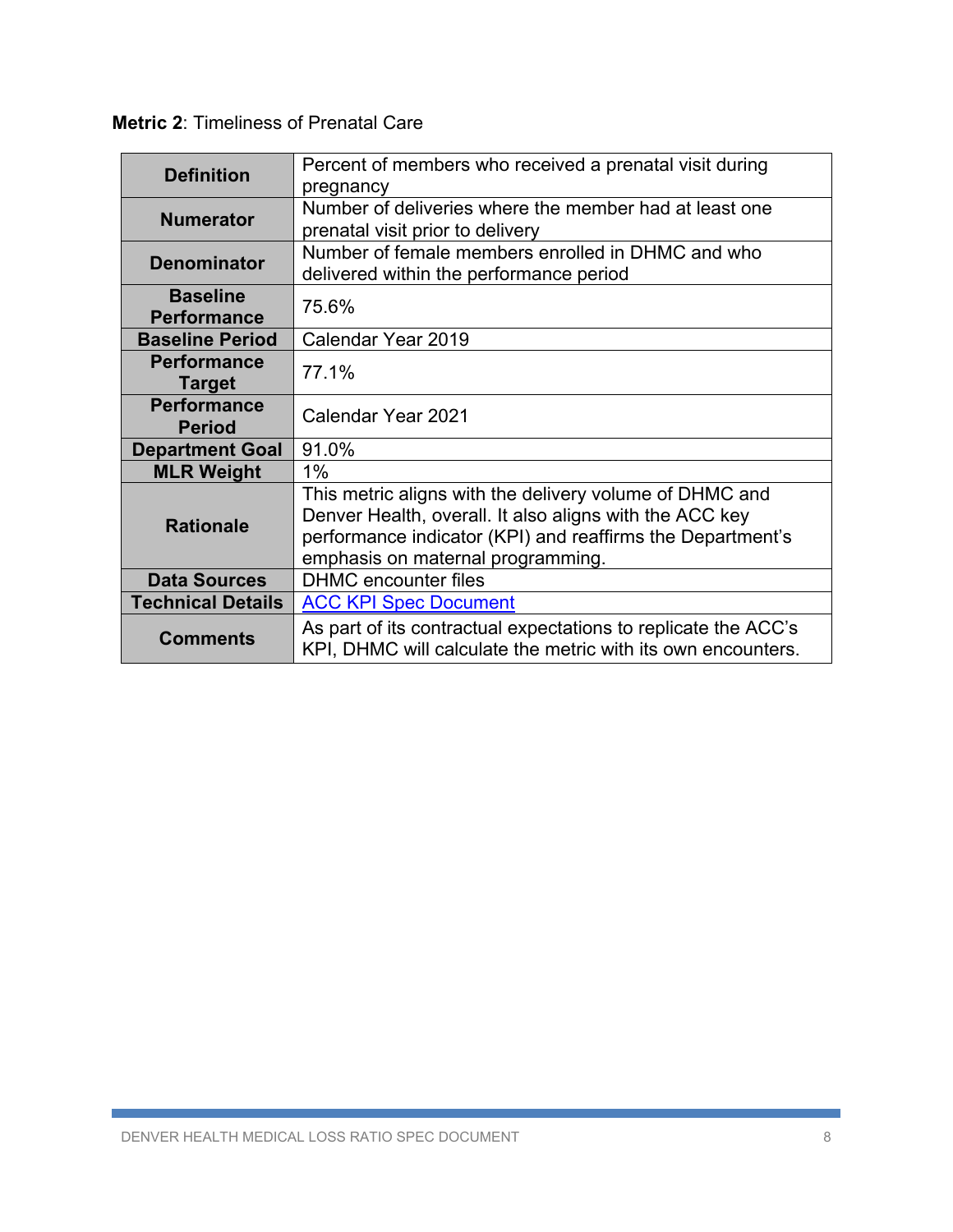**Metric 3**: Initiation and Engagement of Alcohol and Other Drug Dependence Treatment

|                                       | Percentage of patients 13 years of age and older with a new<br>episode of alcohol or other drug abuse or (AOD) dependence                    |
|---------------------------------------|----------------------------------------------------------------------------------------------------------------------------------------------|
| <b>Definition</b>                     | who had two or more additional services with an AOD diagnosis                                                                                |
|                                       | within 30 days of the initiation visit                                                                                                       |
|                                       | Patients who initiated treatment and who had two or more                                                                                     |
| <b>Numerator</b>                      | additional services with an alcohol, opioid, or other drug abuse                                                                             |
|                                       | or dependence diagnosis within 30 days of the initiation visit                                                                               |
|                                       | Patients age 13 years of age and older who were diagnosed with                                                                               |
| <b>Denominator</b>                    | a new episode of alcohol, opioid, or other drug abuse or                                                                                     |
|                                       | dependency during a visit between January 1 and November 15                                                                                  |
|                                       | of the measurement period                                                                                                                    |
|                                       | Initiation (13-17): 50.6%                                                                                                                    |
| <b>Baseline</b><br><b>Performance</b> | Engagement (13-17): 22.8%                                                                                                                    |
|                                       | Initiation (18+): 41.9%                                                                                                                      |
| <b>Baseline Period</b>                | Engagement $(18+)$ : 7.1%<br>Calendar Year 2019                                                                                              |
|                                       | Initiation (13-17): 53.2%                                                                                                                    |
| <b>Performance</b>                    | Engagement (13-17): 23.9%                                                                                                                    |
| <b>Target</b>                         | Initiation (18+): 44.0%                                                                                                                      |
|                                       | Engagement $(18+)$ : 7.4%                                                                                                                    |
| <b>Performance</b>                    |                                                                                                                                              |
| <b>Period</b>                         | Calendar Year 2021                                                                                                                           |
| <b>Department</b><br>Goal             | 5% improvement                                                                                                                               |
| <b>MLR Weight</b>                     | $1\%$                                                                                                                                        |
| <b>Rationale</b>                      | This metric fosters integration across behavioral and physical<br>health benefits and supports the expansion of eCQM data<br>infrastructure. |
|                                       | <b>HEDIS data</b>                                                                                                                            |
|                                       |                                                                                                                                              |
| <b>Data Sources</b>                   | In an effort to advance the use of clinical quality data, available                                                                          |
|                                       | clinical data will be submitted via Google form on a quarterly                                                                               |
|                                       | basis 45 days after the quarterly reporting period ends                                                                                      |
| <b>Technical</b>                      | eCQM Google Form                                                                                                                             |
| <b>Details</b>                        | <b>CMS Measure Specification</b>                                                                                                             |
|                                       | This measure was proposed in the Alternative Payment Model<br>(APM) measure set but due to system difficulties was not                       |
|                                       | selected. This measure allows the Department to better                                                                                       |
| <b>Comments</b>                       | understand and develop systems strategies to improve                                                                                         |
|                                       | performance. Data will be collected on a quarterly basis for                                                                                 |
|                                       | performance monitoring purposes. The final submission will be                                                                                |
|                                       | used to evaluate the performance period.                                                                                                     |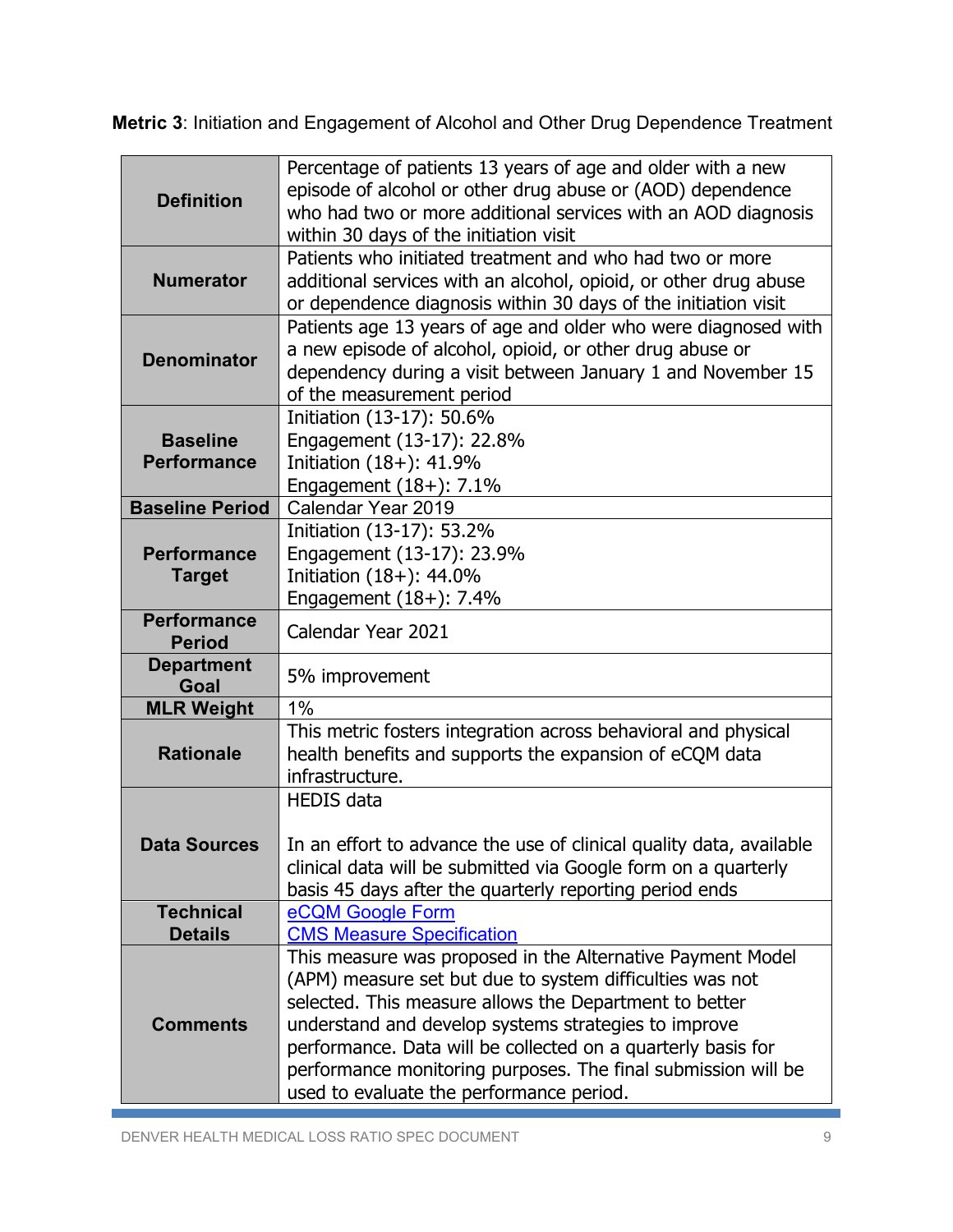## **Metric 4**: Housing and Health

| <b>Definition</b>                     | A quarterly deliverable describing the implementation and<br>outcomes of a housing program and its strategies for Medicaid<br>members enrolled in Denver Health. Additionally, Denver Health<br>will participate in quarterly meetings with the Department and<br>its partners collaborate on housing and health issues on a<br>strategic level.                                                                                                                                                                                                                                                                                                                                                                                                                                |
|---------------------------------------|---------------------------------------------------------------------------------------------------------------------------------------------------------------------------------------------------------------------------------------------------------------------------------------------------------------------------------------------------------------------------------------------------------------------------------------------------------------------------------------------------------------------------------------------------------------------------------------------------------------------------------------------------------------------------------------------------------------------------------------------------------------------------------|
| <b>Numerator</b>                      | N/A                                                                                                                                                                                                                                                                                                                                                                                                                                                                                                                                                                                                                                                                                                                                                                             |
| <b>Denominator</b>                    | N/A                                                                                                                                                                                                                                                                                                                                                                                                                                                                                                                                                                                                                                                                                                                                                                             |
| <b>Baseline</b><br><b>Performance</b> | N/A                                                                                                                                                                                                                                                                                                                                                                                                                                                                                                                                                                                                                                                                                                                                                                             |
| <b>Baseline Period</b>                | N/A                                                                                                                                                                                                                                                                                                                                                                                                                                                                                                                                                                                                                                                                                                                                                                             |
| <b>Performance</b><br><b>Target</b>   | Four (4) quarterly deliverables submitted forty-five (45) days<br>after the end of the quarter and attendance at four (4) quarterly<br>check in meetings hosted by the Department                                                                                                                                                                                                                                                                                                                                                                                                                                                                                                                                                                                               |
| <b>Performance</b><br><b>Period</b>   | SFY2020-2021                                                                                                                                                                                                                                                                                                                                                                                                                                                                                                                                                                                                                                                                                                                                                                    |
| <b>Department</b><br>Goal             | N/A                                                                                                                                                                                                                                                                                                                                                                                                                                                                                                                                                                                                                                                                                                                                                                             |
| <b>MLR Weight</b>                     | $1\%$                                                                                                                                                                                                                                                                                                                                                                                                                                                                                                                                                                                                                                                                                                                                                                           |
| <b>Rationale</b>                      | To understand how housing and healthcare services can<br>collaborate improve health and cost outcomes for members with<br>complex needs.                                                                                                                                                                                                                                                                                                                                                                                                                                                                                                                                                                                                                                        |
| <b>Data Sources</b>                   | Denver Health will submit quarterly deliverables in a format<br>determined by the Department that describes the<br>implementation of the initiatives, including outcomes,<br>stakeholder participation, and interventions.                                                                                                                                                                                                                                                                                                                                                                                                                                                                                                                                                      |
| <b>Technical</b><br><b>Details</b>    | <b>Deliverable Template</b>                                                                                                                                                                                                                                                                                                                                                                                                                                                                                                                                                                                                                                                                                                                                                     |
| <b>Comments</b>                       | The Department will facilitate workgroups with Rocky Prime,<br>DHMC, their partners, and the Division of Housing under the<br>Department of Local Affairs to discuss and understand the<br>implementation of housing initiatives. Discussions will also<br>address new opportunities to partner and scale solutions for<br>members. The Department intends to leverage a data sharing<br>agreement with Department of Local Affairs and its Division of<br>Housing to move this metric from a process measure to a health<br>outcome metric. The Department will also use lessons learned<br>from this metric to guide its approach for members with complex<br>needs and its development of a population management<br>dashboard for members experiencing housing instability. |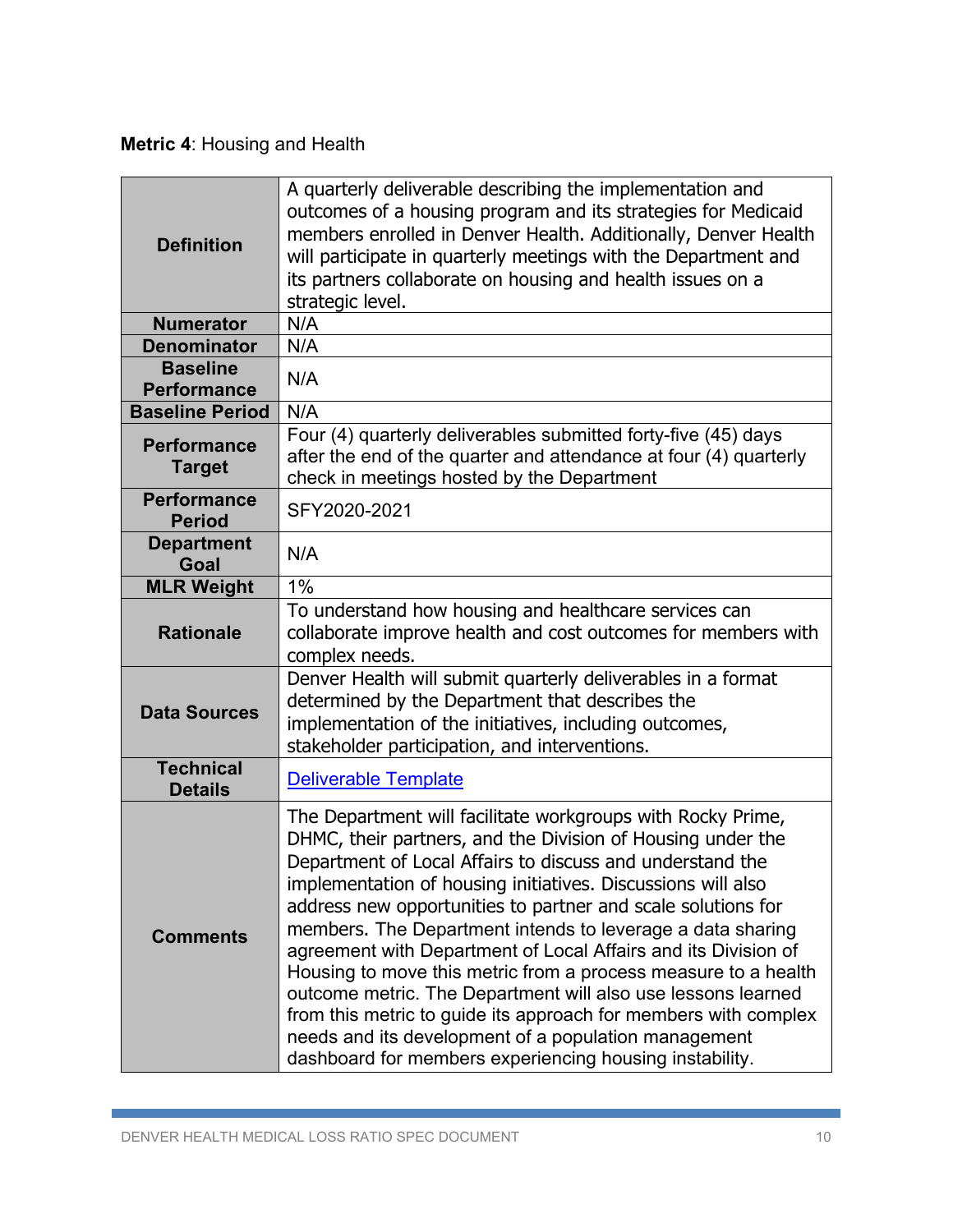#### **Appendix 1**. Housing and Health Deliverable Template

| <b>MCO Name</b>         |                                          |
|-------------------------|------------------------------------------|
| <b>Reporting Period</b> | [SFYXX-XX QX MM/DD/YYYY - QX MM/DD/YYYY] |
| <b>Date Submitted</b>   |                                          |
| <b>MCO Contact</b>      |                                          |

The objective for this deliverable is to build collaboration across housing and health stakeholders at community and state levels for the purposes of:

- 1. Developing relations and working across agencies within the Continuum of Care to address the needs and improve the health of Medicaid members.
- 2. Building data capacity to identify which Medicaid members are housing insecure.
- 3. Evaluating and improving housing programs across the state of Colorado.

RMHP Prime and Denver Health Medicaid Plan are expected **to report on the progress of existing housing and health strategies and initiatives.** However, this template includes space for additional **reporting on collaborative efforts among stakeholders throughout the year to address a more comprehensive vision of housing and health for Medicaid members.** 

RMHP Prime and Denver Health are expected to report on as much information and data as they have available each quarter. For sections that require cross-agency collaboration and where collective progress was not made, please state "not yet available" and state the reason why.

#### **Housing and Healthcare Initiatives**

(1) Please provide a description for your housing program including objectives, target population, program requirements, and length of services. Please also include a description of the role of your MCO. (If there is a logic model or guiding framework, attach in an appendix.)

Click or tap here to enter text.

- (2) Please describe your MCO's role in this initiative. Include how your MCO more broadly sees its role in supporting the connections between housing and health. Click or tap here to enter text.
- (3) Please list any requirements for program participation (i.e. income, housing status, etc.). Click or tap here to enter text.

| <b>Metrics</b>                                                | <b>Data</b> |
|---------------------------------------------------------------|-------------|
| Total individuals currently being served                      |             |
| Number of individuals served by subpopulation 1 (e.g., people |             |
| with SUD)                                                     |             |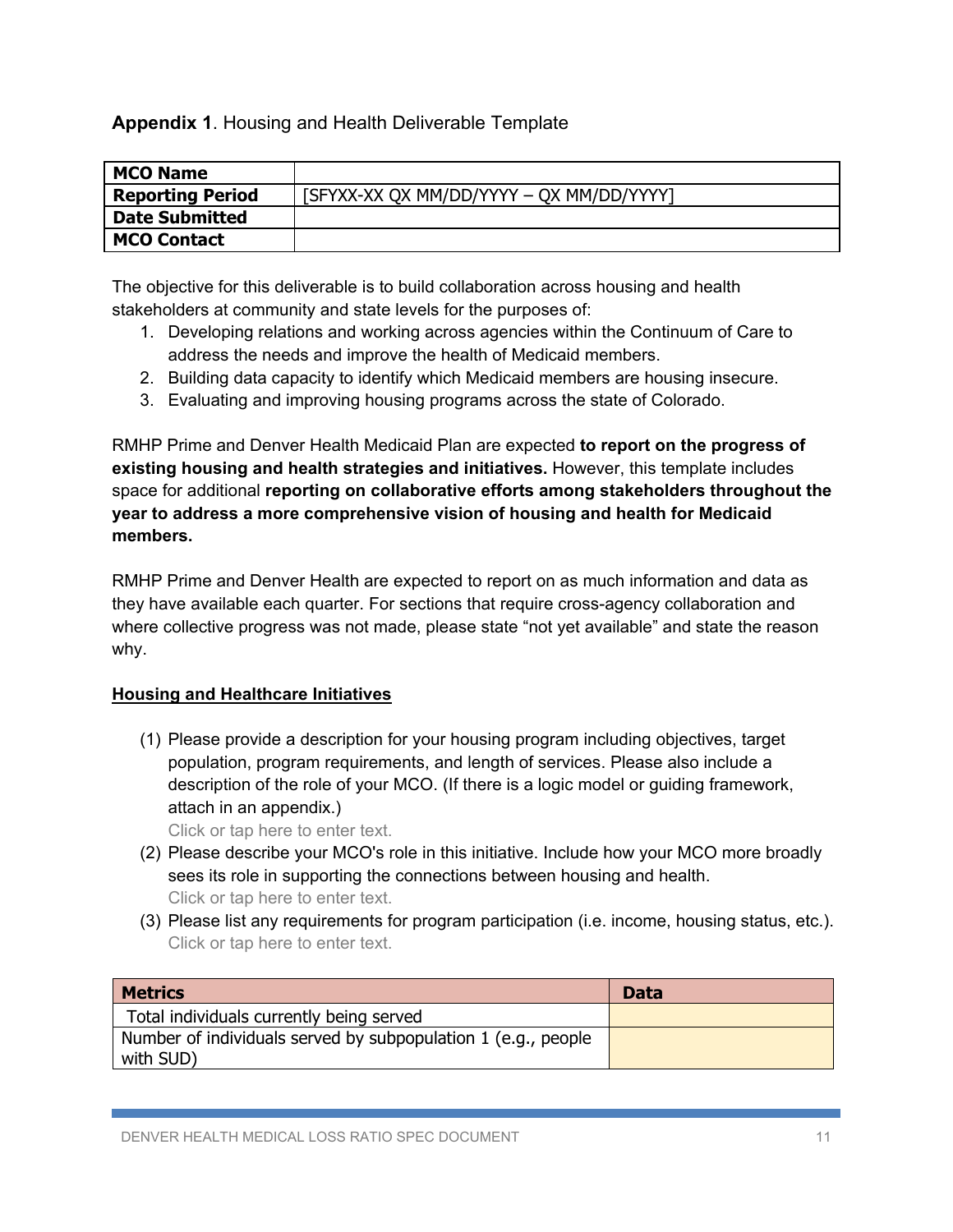| Number of individuals served by subpopulation 2 (e.g., people<br>with disabilities) |  |
|-------------------------------------------------------------------------------------|--|
|                                                                                     |  |
| Add lines as needed                                                                 |  |

(4) **What are the services** – medical, behavioral, housing, and supportive – available to participants as part of the initiative? *Please place an "X" next to the type of service (medical, housing, or supportive service) and describe the funding source, such as Medicaid, housing authority, etc.*

| <b>Service Description</b>  | <b>Medical</b> | <b>Behavioral</b> | <b>Housing</b> | <b>Supportive</b> | <b>Funding Source</b> |
|-----------------------------|----------------|-------------------|----------------|-------------------|-----------------------|
| Tenant orientation/move-    |                |                   |                |                   |                       |
| in                          |                |                   |                |                   |                       |
| assistance                  |                |                   |                |                   |                       |
| Tenant's rights             |                |                   |                |                   |                       |
| education/tenants council   |                |                   |                |                   |                       |
| Case management             |                |                   |                |                   |                       |
| Coordination of all         |                |                   |                |                   |                       |
| resident                    |                |                   |                |                   |                       |
| services                    |                |                   |                |                   |                       |
| Psychosocial assessment     |                |                   |                |                   |                       |
| Individualized service      |                |                   |                |                   |                       |
| planning                    |                |                   |                |                   |                       |
| Individual counseling and   |                |                   |                |                   |                       |
| support                     |                |                   |                |                   |                       |
| Referrals to other services |                |                   |                |                   |                       |
| and programs                |                |                   |                |                   |                       |
| Crisis intervention         |                |                   |                |                   |                       |
| Peer mentoring              |                |                   |                |                   |                       |
| Recreational/socialization  |                |                   |                |                   |                       |
| opportunities               |                |                   |                |                   |                       |
| Support groups (list below) |                |                   |                |                   |                       |
| Legal assistance            |                |                   |                |                   |                       |
| Transportation              |                |                   |                |                   |                       |
| Meals                       |                |                   |                |                   |                       |
| Other nutritional services  |                |                   |                |                   |                       |
| <b>Emergency financial</b>  |                |                   |                |                   |                       |
| assistance (specify)        |                |                   |                |                   |                       |
| <b>Furnishings</b>          |                |                   |                |                   |                       |

(5) Please list the partners involved in this PSH initiative and their roles.

| Partner | <b>Role</b> |
|---------|-------------|
|         |             |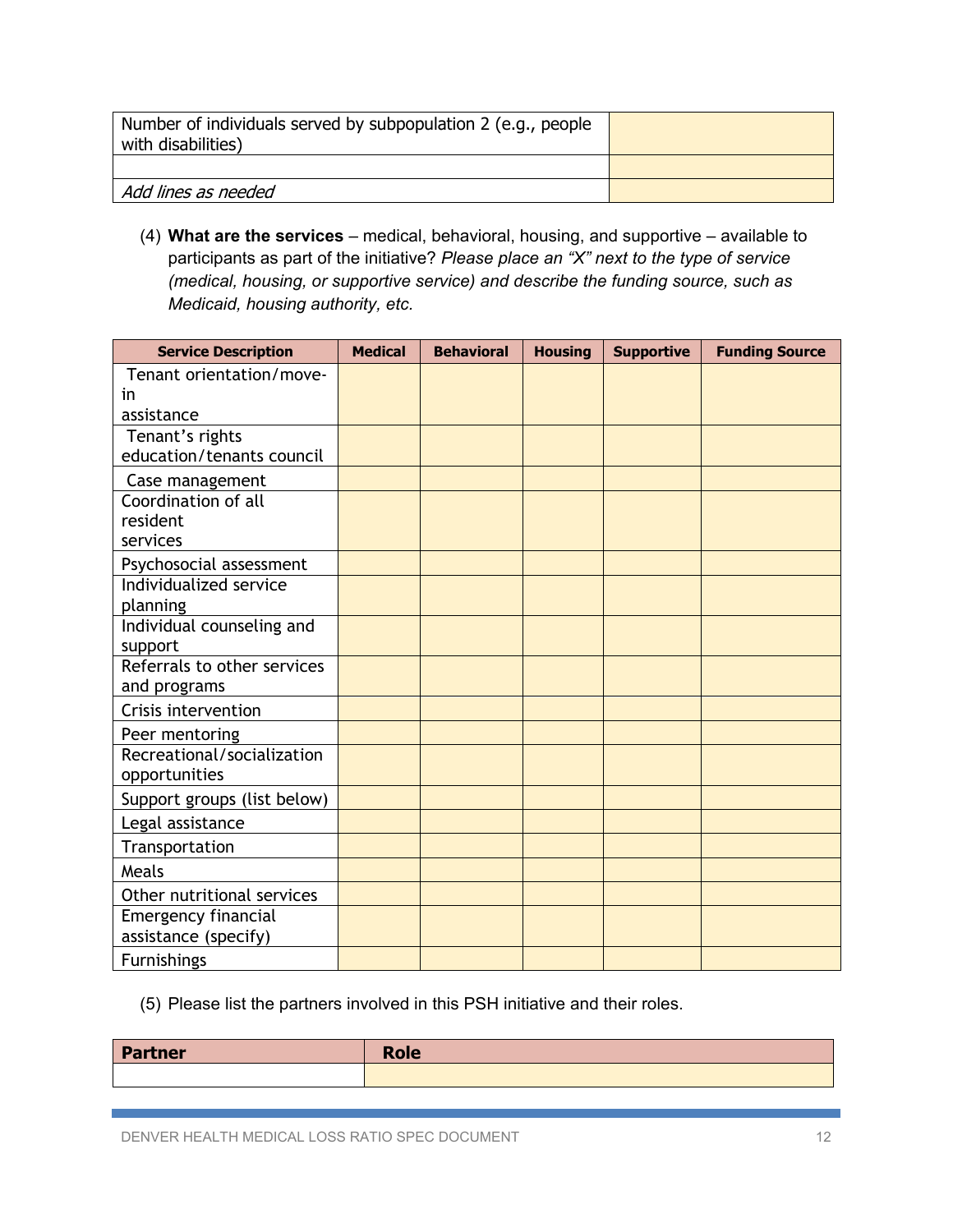- (6) Please describe the current phase of your program implementation. Click or tap here to enter text.
- (7) What have been the challenges of implementation so far? Please include broader challenges of the initiative as well as challenges that the MCO is experiencing. Click or tap here to enter text.
- (8) How has your MCO supported partners in explaining Medicaid covered benefits and expanding opportunities for services? Click or tap here to enter text.
- (9) What are the strengths of this housing initiative, and what opportunities exist for improving access to and quality of care for members? Click or tap here to enter text.

| <b>Care and Utilization Outcomes</b>         | <b>Medicaid Participants</b> |
|----------------------------------------------|------------------------------|
| Total Cost of Care (population & per capita) |                              |
| <b>ER Rate</b>                               |                              |
| <b>Hospitalization Rate</b>                  |                              |
| Care Coordination Engagement Rate            |                              |
| <b>BH Engagement Rate</b>                    |                              |
| <b>SUD Engagement Rate</b>                   |                              |
| <b>Acute Care Rate</b>                       |                              |
| <b>Wellness Care Rate</b>                    |                              |
| Other (Fill in / Add rows                    |                              |

| <b>Programmatic Outcomes</b> | <b>Medicaid Participants</b> |
|------------------------------|------------------------------|
| Program Retention Rate       |                              |
| Program Dropout Rate         |                              |